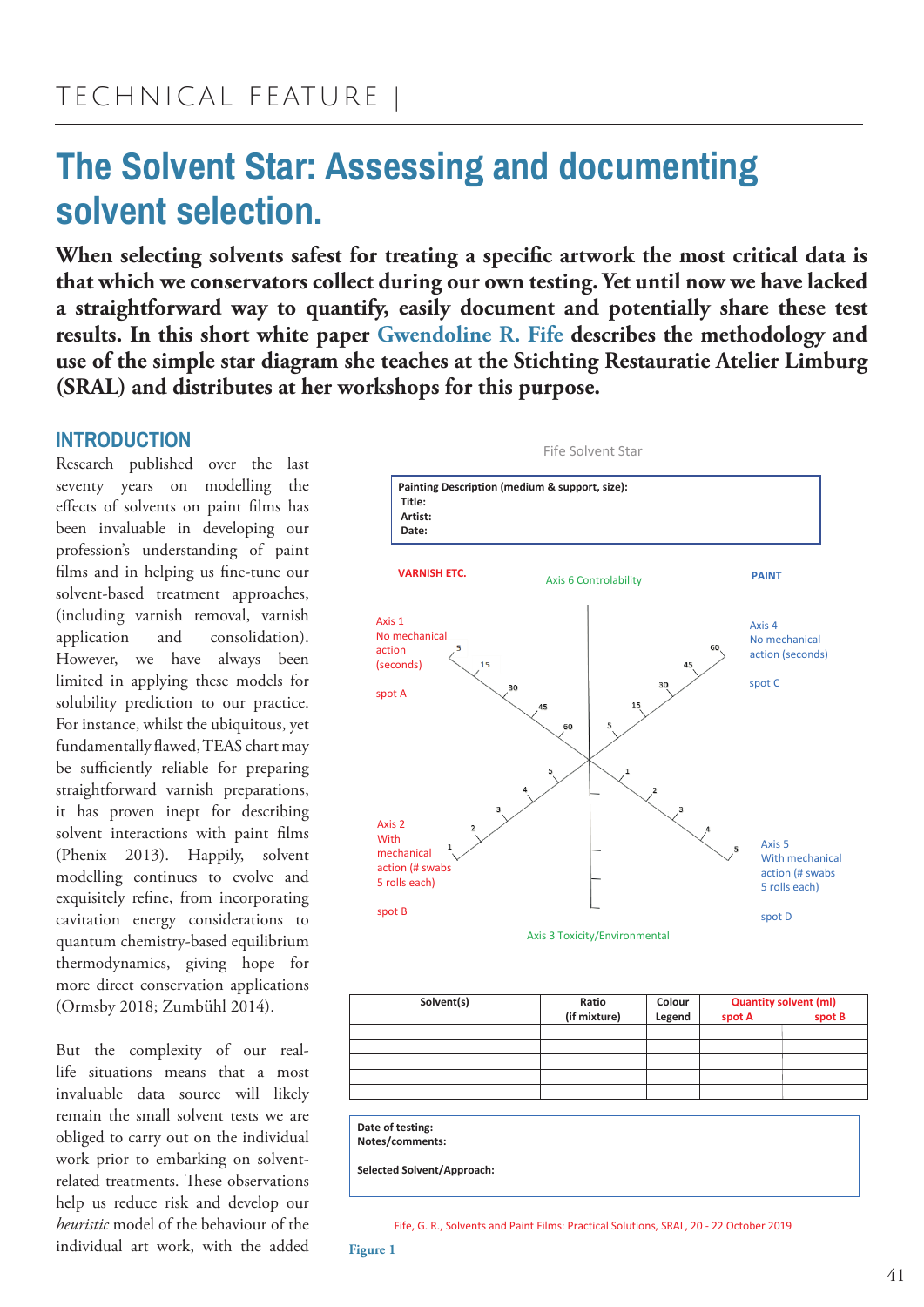



| Solvent(s)          | Ratio        | Colour | <b>Quantity solvent (ml)</b> |        |
|---------------------|--------------|--------|------------------------------|--------|
|                     | (if mixture) | Legend | spot A                       | spot B |
| Ethanol             |              |        | 0.5                          |        |
| Isopropanol         |              |        | 0.5                          | 2      |
| Acetone             |              |        | 0.5                          | 0.5    |
| Ethyl acetate       |              |        |                              | 1.5    |
| Isooctane : ethanol | 3:1          |        | $\overline{2}$               | 2      |
|                     |              |        |                              |        |
| Date of testing:    |              |        |                              |        |
| Notes/comments:     |              |        |                              |        |

**Selected Solvent/Approach:** 

#### Fife, G. R., Solvents and Paint Films: Practical Solutions, SRAL, 20 - 22 October 2019

### **Figure 2**

advantage that with every new situation we add to our data set, thereby enhancing our conceptualised modelling (what we could equally term our 'experience') of paint film behaviour in general. Since the more accurate the testing, the more dependable the data, some years ago I started quantifying solubility and safety margin tests. As well as providing unexpected insights I found that simply measuring solvent quantities and timing swab contact gave me added confidence in both my observations and the selection of the final approach for treatment. Incorporation of this simple method within the solvent workshops provided for experienced practitioners has been similarly met with enthusiastic responses.<sup>1</sup>

As research findings continue to emerge that corroborate not only the general importance of limiting solvent quantity and contact, but also how this can critically

influence the potential effects of a treatment adaptation such as gel or tissue applications it seems that more accurate and efficient testing approaches could be generally useful to our practising community (Baij *et al* 2019). Such tests could also underpin and facilitate further important practical developments within our field such as, for instance, our assessment and application of new sustainable solvents. In this endeavour, and inspired by similar test diagrams,<sup>2</sup> the solvent star described below aims to provide an easy, and efficient way to quantify and plot solvent tests, clarify risk assessment and approach selection, and enable further sharing of results within the community (figure 1).

### **THE SOLVENT STAR**

Six axes are used in the star. To better quantify solvent interaction with the materials (both original and non-original) responses are measured with and without the effect of mechanical action (timed contact with, and without, swab rolling respectively).

A primary consideration is to determine the relative rate of dissolution of the material one wants to dissolve (spots A and B) versus the potential swelling of / effect on the original art material (spots C and D). So, axes one and two describe

the response of the varnish (or coating) and axes four and five describe the / any response of the original (paint). The central axes three and six are for respectively denoting environmental / toxic considerations and describing the 'feel' / controllability of the action, an important aspect of our work. Up to five solvents (selected from experience, a pre-testing method, or following a specific order) can be feasibly depicted per star.

### **HOW IT WORKS Axis 1. Test spot A**

Select a spot representative of an area to be cleaned.

• A small amount of the selected solvent for testing is poured into a small measuring cylinder and the volume noted.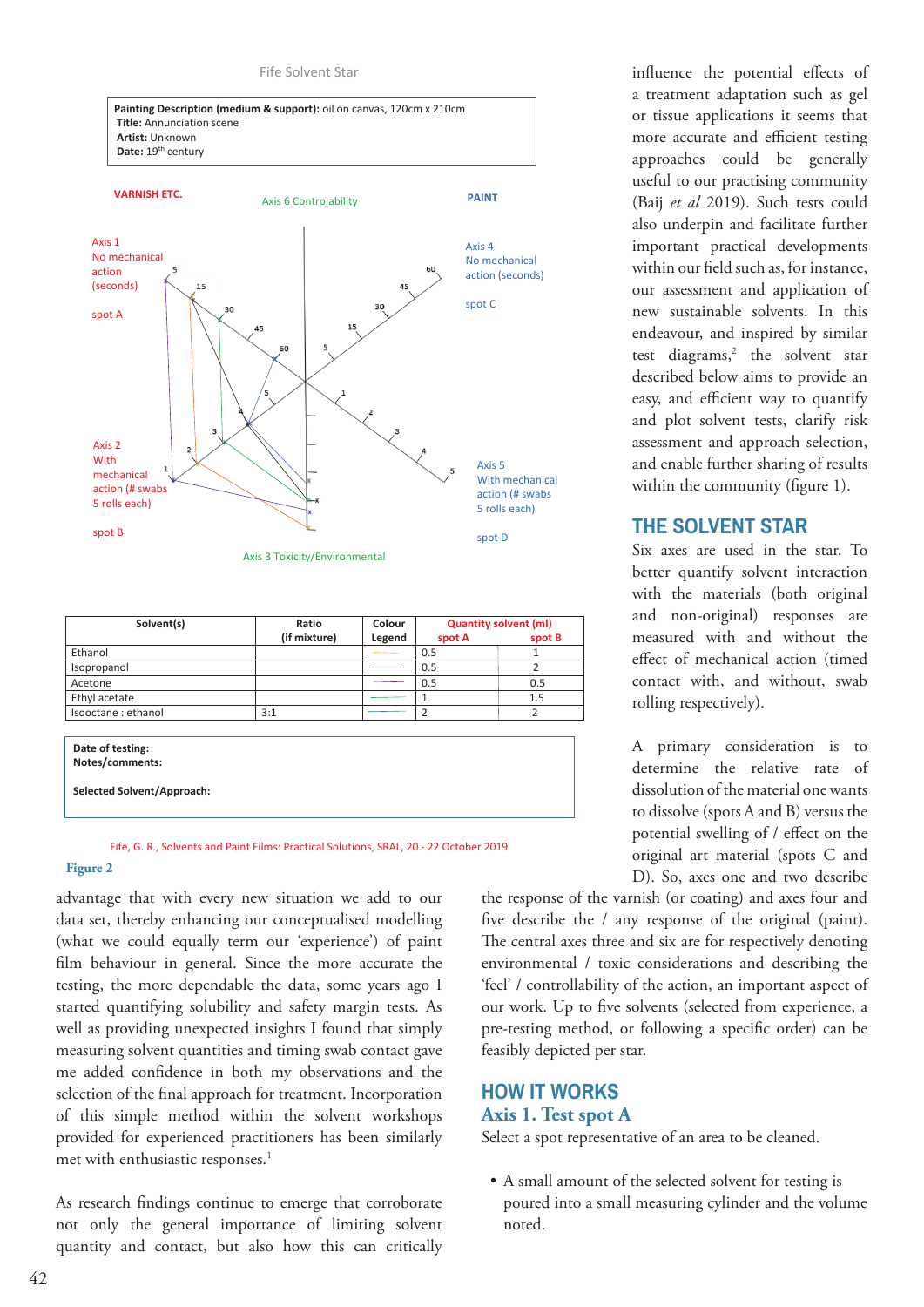- A small cotton swab is moistened in the cylinder, lifted out (noting volume change in cylinder) and then directly held (without rolling / rubbing) to the surface at this spot A. A timer is started from the moment the cotton swab makes contact.
- Lift the swab to check surface at the noted time intervals and mark this axis with a small coloured cross **as soon as** any dissolution is noted (if none occurs after 60 seconds place cross at the origin).

### **Axis 2. Test spot B**

Select a new spot (but also representative of an area to be cleaned).

- Repeat the above process for axis one but instead of just holding the swab on the surface, introduce a gentle mechanical action with five very small rolls. If dissolution has not occurred change swab and repeat this (up to five swabs) stopping **as soon as** any dissolution is noted.
- Mark a similar cross on this axis referring to the number of the swab at which dissolution occurs (if none occurs after five swabs place cross at the origin).

### **Axis 3. Mark toxicity of solvent and / or environmental considerations**

Both axes three and six have been left qualitative, although toxicity can be indicated quantitatively via comparable MSDS exposure guidelines or LC50 values (bearing in mind exposure method and species).3

**Figure 3**

• Join the crosses you have generated, then repeat and similarly document these tests for the five solvents you have selected. After doing so you will have a partially completed diagram like the example shown in figure 2.

If any of the five show sufficient promise (*ie.* fast action) move on to testing of the paint (axes four and five). At this point you may also want to make some slightly larger cleaning windows with your leading solvent. If none have proven satisfactory consider new solvent types and repeat axis one to three.

### Fife Solvent Star



Axis 3 Toxicity/Environmental

| Solvent(s)         | Ratio        | Colour | <b>Quantity solvent (ml)</b> |        |
|--------------------|--------------|--------|------------------------------|--------|
|                    | (if mixture) | Legend | spot A                       | spot B |
| Ethanol            |              |        | 0.5                          |        |
| Isopropanol        |              |        | 0.5                          |        |
| Acetone            |              |        | 0.5                          | 0.5    |
| Ethyl acetate      |              |        |                              | 1.5    |
| Isooctane: ethanol | 3:1          |        |                              |        |

**Date of testing:** 23/10/2019 (for intended varnish removal treatment) **Notes/comments:** acetone, ethanol and ethyl acetate selected for testing on axes 4 & 5. Sensitivity to acetone noted in red glaze regions so further testing with acetone aborted. **Selected Solvent/Approach: ethanol selected for further testing.** 

**Chosen approach: Evolon tissue with ethanol (25seconds contact with measured solvent loading)** 

Fife, G. R., Solvents and Paint Films: Practical Solutions, SRAL, 20 - 22 October 2019

# **Axis 4. Testing spot(s) C**

Select your most promising solvent and carry out similar steps as for axis one but on a spot representative of the original paint surface. If using a small cleaning window from previous testing, allow sufficient evaporation time (at least 30 minutes) beforehand.

- Repeat in as various and many spots as felt required to account for different paint types / colour.
- Check the swab at the noted time intervals. If at any moment during the 60 seconds, there is any indication of swelling / solubility / pigment loss *etc*. abort test and note time. If only a specific colour / type shows sensitivity this can be noted in the comments section.